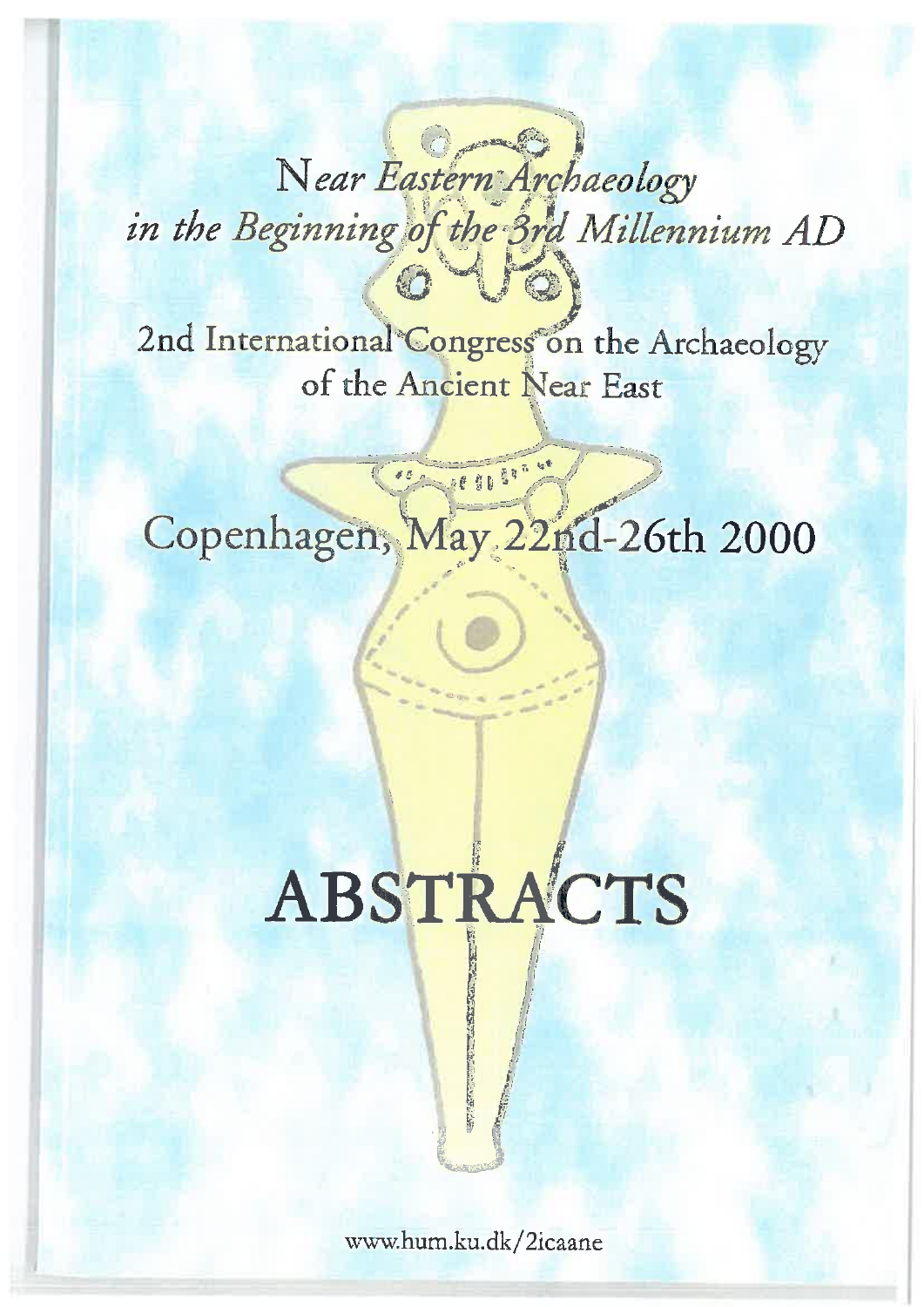# **MONDAY 22.5.2000**

| 9.45-12.00  | Introduction and plenary sessions. Chair: Ingolf Thuesen                                     |                                                                                                       |                                                                                               |                                                                           |                                                                                                                |
|-------------|----------------------------------------------------------------------------------------------|-------------------------------------------------------------------------------------------------------|-----------------------------------------------------------------------------------------------|---------------------------------------------------------------------------|----------------------------------------------------------------------------------------------------------------|
| 9.45        | Welcome address by Kjeld Møllgård, rector                                                    |                                                                                                       |                                                                                               |                                                                           |                                                                                                                |
| 10.10       | Zeidan Kafafi: The Landscape Archaeology of Jordan                                           |                                                                                                       |                                                                                               |                                                                           |                                                                                                                |
| 10.30-11.00 | Coffee break                                                                                 |                                                                                                       |                                                                                               |                                                                           |                                                                                                                |
| 11.00-11.20 | Paolo Matthiae: Gods and Humans in Mesopotamian Art                                          |                                                                                                       |                                                                                               |                                                                           |                                                                                                                |
| 11.20-11.40 | lan Hodder: The Tell                                                                         |                                                                                                       |                                                                                               |                                                                           |                                                                                                                |
| 11.40-12.00 | Claus Peter Haase: Archaeology of the Islamic period                                         |                                                                                                       |                                                                                               |                                                                           |                                                                                                                |
| 12.00-14.00 | Lunch                                                                                        |                                                                                                       |                                                                                               |                                                                           |                                                                                                                |
|             | NIEBUHR AUDITORIUM                                                                           | NORDEN AUDITORIUM                                                                                     | <b>KJÆR AUDITORIUM</b>                                                                        | <b>INGHOLT AUDITORIUM</b>                                                 | <b>GLOB AUDITORIUM</b>                                                                                         |
|             | Theme: The Tell                                                                              | Theme: Images                                                                                         | Theme: Islamic Archaeology                                                                    |                                                                           | Workshop: Texts,                                                                                               |
|             | Chair: H J.Nissen                                                                            | Chair: P. Matthiae                                                                                    | Chair: M. Barrucand                                                                           |                                                                           | Archaeology and                                                                                                |
| 14.00-14.20 | T. J. Wilkinson: Integrating Human<br>Activity and Environmental<br>Change                   | Brentjes: NImrud-Kalakh and<br>Ancestor Worship                                                       | Arnon: Ceasarea Maritima and the<br>Sea-Borne Trade During the Early<br><b>Islamic Period</b> |                                                                           | <b>Historical Reconstruction</b><br>Organizers: W.G. Dever &<br>J. Strange<br>Other participants:<br>Warburton |
| 14.20-14.40 | Hole: Interpreting the Logic of<br>Ancient Settlement Patterns from<br>Space                 | Kolbus: Der Raumkanon<br>altorientalischer Statuetten                                                 | Meshel: Islamic Archaeology in the<br>Desert of Israel                                        |                                                                           |                                                                                                                |
| 14.40-14.45 | Short break                                                                                  |                                                                                                       |                                                                                               |                                                                           | Lemche                                                                                                         |
| 14.45-15.05 | Greenberg: The Afterlife of Tells                                                            | Felli: On the Scribes Seat from Tell<br>Brak                                                          | Housset: Le Peuplement des Marges<br>Arides (Region de Salamiyya, Syrie)                      |                                                                           | Thompson<br>Stager                                                                                             |
| 15.05-15.25 | Farah-Fougéres: Architecture                                                                 | Bonechi: More than one: weapons<br>against the monsters in Western<br>Asia                            | Mortensen: Islamic iconography In a<br>nomadic funerary context                               |                                                                           |                                                                                                                |
| 15.25-15.50 | Coffee break                                                                                 |                                                                                                       |                                                                                               |                                                                           |                                                                                                                |
|             | Chair: R. Matthews                                                                           | Chair: H. Kühne                                                                                       | Chair: D. Whitcomb                                                                            |                                                                           |                                                                                                                |
| 15.50-16.10 | Peilstöcker: Salvage Work: Benefit<br>or Burden for Archaeology In Israel                    | Winter: Images of Gods and Kings                                                                      | Barrucand: Relations entre ville et<br>palais islamlque                                       |                                                                           |                                                                                                                |
| 16.10-16.30 | Mottram: Estimating Ancient<br>Settlement Size                                               | Müller-Karpe: Where did They Bury<br>King Meskalamdug                                                 | Meyer: Erste Ergebnisse der<br>Ausgrabungen in Kharab Sayyar,<br>Syrien                       |                                                                           |                                                                                                                |
| 16.30-16.35 | Short break                                                                                  |                                                                                                       |                                                                                               |                                                                           |                                                                                                                |
| 16.35-16.55 | Nimis & Dolce: Planning Activity in<br>Ancient Mesopotamia, Some<br>Questions and Hypotheses | Watanabe: Divine Symbols or<br>Apotropaic Animals? A Contextual<br>Approach to the Animals in Babylon | Becker: Unknown Materials from the<br>Syrian Excavations in Abbasid Raqqa                     |                                                                           |                                                                                                                |
| 16.55-17.15 | Gerber: Tall al-Hamidiya (Tell<br>Hamidi): Spatial Structure of the<br><b>Central Palace</b> | Kohlmeyer: The Weathergod of<br>Aleppo and his Attendants                                             | Keall: Survey and Excavations at the<br>Islamic City of Zabid, Yemen, 1982-99                 |                                                                           |                                                                                                                |
| 17.15-17.20 | Short break                                                                                  |                                                                                                       |                                                                                               |                                                                           |                                                                                                                |
|             |                                                                                              | Chair: Müller-Karpe                                                                                   |                                                                                               | Workshop:                                                                 |                                                                                                                |
| 17.20-17.40 |                                                                                              | Muller-Marqueron: Les<br>representations anthropomorphes<br>des peintures de Mari                     | Herrmann: The Traditional Buildings at<br>Merv                                                | Internet and<br>Archaeology                                               |                                                                                                                |
| 17.40-18.00 |                                                                                              | Bonatz: Style and Prestige in the<br>Early Dynastic society                                           | Karev: Le Palais de Abou Muslim à<br>Afrasiab (Samargand)                                     | Org.: I. Thuesen<br>Other participants: Jones,<br>Hodder, Hoffmann Jensen |                                                                                                                |
| 19.00       | Reception at the Carsten Niebuhr<br>Institute                                                | Hands-on session (Shemshara) begins at 18.30                                                          |                                                                                               |                                                                           |                                                                                                                |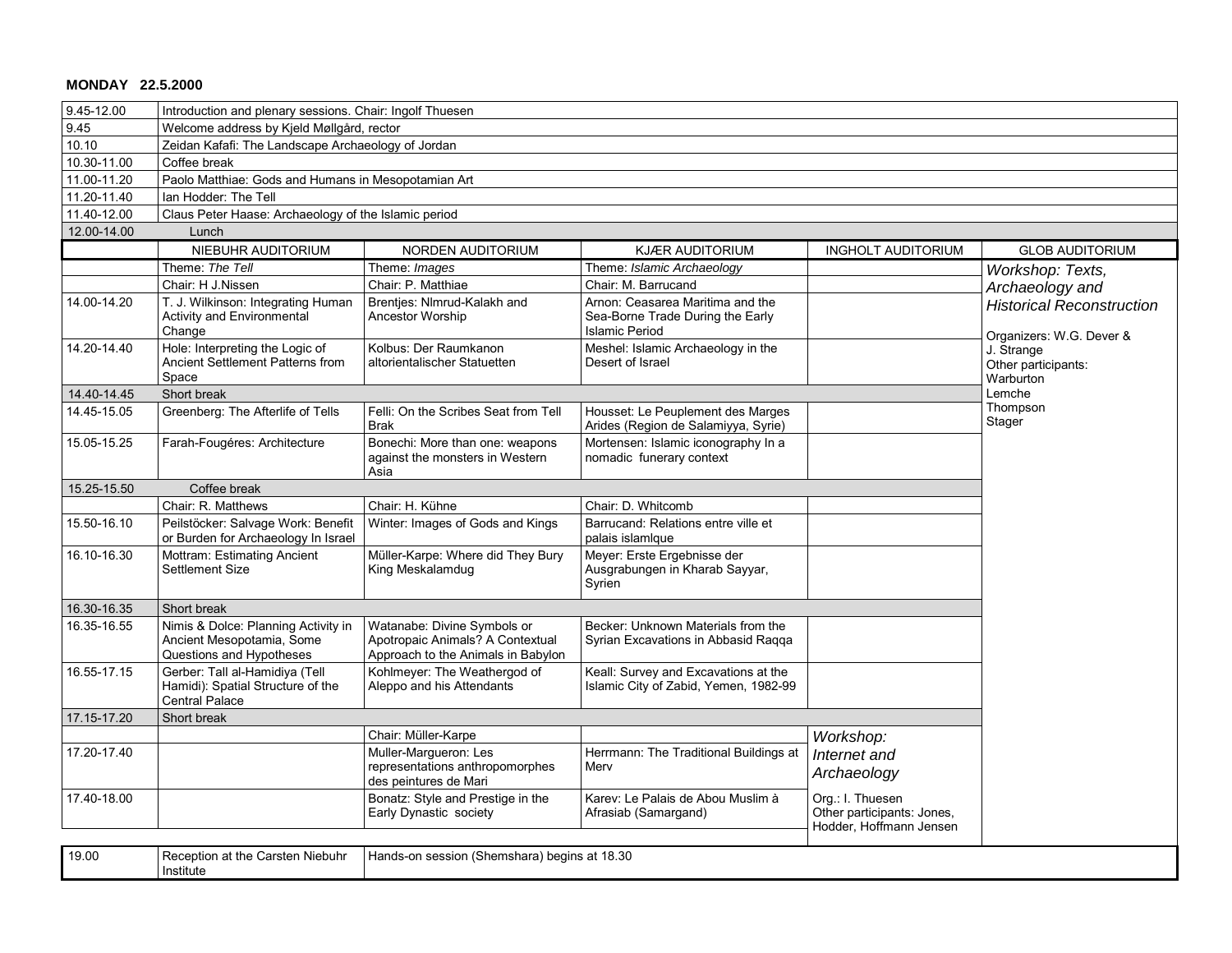|                         | NIEBUHR AUDITORIUM                                                                     | NORDEN AUDITORIUM                                                                                                                         | KJÆR AUDITORIUM                                                                                   | <b>INGHOLT AUDITORIUM</b>                                                            |
|-------------------------|----------------------------------------------------------------------------------------|-------------------------------------------------------------------------------------------------------------------------------------------|---------------------------------------------------------------------------------------------------|--------------------------------------------------------------------------------------|
|                         | Theme: The Tell                                                                        | Theme: Environment                                                                                                                        | <b>Theme: Excavation Reports</b>                                                                  | Theme: Arabian Peninsula                                                             |
|                         | Chair: D. Warburton                                                                    | Chair: T.J. Wilkinson                                                                                                                     | Chair: D. Ussishkin                                                                               | Chair: E. Keall                                                                      |
| 9.00-9.20               | Matthews: Microstratigraphy of Tells: Traces of Site<br>Formation and Uses             | Wasse: Zoogeography and Agriculture: The<br>Domestication of Caprines in SW Asia                                                          | Bletak: Avaris in the Time of the 18 <sup>th</sup> Dynasty                                        | Al-Wohaibi: The New Discoveries in Kuwait<br>Archaeology                             |
| 9.20-9.40               | Sharon: "Tell" Stratigraphy: A "Post-Processual"<br>Alternative?                       | Walshaw: Reconstruction of Diet in EB Syria<br>Fuscaldo: New Results from the Excavations at Tell<br>el-Ghaba, North Sinai                |                                                                                                   | Newton: Responses to Monsoonal Shift in<br>Bronze Age South Arabia                   |
| 9.40-9.45               | Short break                                                                            |                                                                                                                                           |                                                                                                   |                                                                                      |
| 9.45-10.05              | Morandi & Cremaschi: The Tell and its Environment:<br><b>Site Formation Processes</b>  | Lehmann: Aspects of Landscape Archaeology in<br>Israel                                                                                    | Mazar: The 1997-1999 Seasons at Tel Rehov, Israel                                                 | Højlund: Filling in "dark ages" in Mesopotamia?<br>A view from the Arabian Gulf      |
|                         | 10.05-10.25 Simpson: Understanding Complex Stratigraphy                                | Green & Hausleiter: Assyria in the West                                                                                                   | Miroschedji: Les palais du Bronze Ancien à Tel<br>Yarmouth                                        | Zarins: The Bronze Age of SW Arabia: Art and<br>Archaeology                          |
| 10.25-10.50             | Coffee break                                                                           |                                                                                                                                           |                                                                                                   |                                                                                      |
|                         | Workshop: Stratigraphy                                                                 |                                                                                                                                           | Chair: P. Fischer                                                                                 | Chair: N. Abboudi                                                                    |
| 10.50-11.10             | Chair: W. Matthews<br>Organizers: W. Matthews & D. Warbuton                            | Meyer: Tribal and State: the Changement of<br>Settlements and Settlement Patterns in Upper<br>Mesopotamia during the 3rd and 2nd Mill. BC | Watrin: Traders Warriors and Refugees:<br>Reanalysing the Egyptian Presence                       | Lombard: Reading Dilmun in Stratigraphy:<br>Recent Works at Qal'at Bahrain           |
| 11.10-11.30             |                                                                                        | Cavallo: Pastoral Economy and Environmental<br>Exploitation in the Balık Valley                                                           | Forstner-Müller: A Cemetery of the Middle Bronze<br>Age in Tell el Dabá                           | Häser: Landscape and Oasis Settlement in<br>Central Oman from the IA to Modern Times |
| 11.30-11.35             |                                                                                        | Short break                                                                                                                               |                                                                                                   |                                                                                      |
| 11.35-11.55             |                                                                                        | Workshop: Regional responses                                                                                                              | Nigro: Jericho: The Urban Plan in the 3rd and 2nd mill.<br>BC in the light of 1997-99 Excavations | <b>Workshop: Magic Practices</b>                                                     |
| 11.55-12.15             |                                                                                        | Organizer: Weiss<br>Other partecipants:                                                                                                   | Bourke: Cult Practice and the Archaeology of<br>Religion at Pella in Jordan                       | Organizer: Gebel & Hoffman<br>Other partecipants:                                    |
| 12.15-12.20             |                                                                                        | <b>Bintliff</b>                                                                                                                           | Short break                                                                                       | <b>Betts</b>                                                                         |
| 12.20-12.40             |                                                                                        | Moody<br>Wartrous                                                                                                                         | Jasmin: La transition du Bronze Recent II au Fer I<br>dans le sud de la Palestine                 | Louhivouri<br>Morsch                                                                 |
| 12.40-13.00             |                                                                                        | Harrison<br>Baird                                                                                                                         | Gilboa: Iron Age I-IIA Radiometric Dates from Tel<br>Dor                                          | Verhoeven<br>Watkins                                                                 |
| 13.00-14.30             | Lunch                                                                                  | Peltenburg<br>Tipping                                                                                                                     | Lunch                                                                                             | Mahasneh<br>Najjar                                                                   |
|                         | Theme: Environment                                                                     | Cooper                                                                                                                                    | Theme: Islamic Archaeology                                                                        | <b>Britton</b>                                                                       |
|                         | Chair: S. Lumsden                                                                      |                                                                                                                                           | Chair: Y. Karev                                                                                   |                                                                                      |
| 14.30-14.50             | R. Matthews: Long-term Human Ecodynamics in<br>Northern Anatolia                       |                                                                                                                                           | Arce: Architectural Features from the Ummayad<br>Mosque at Amman Citadel                          |                                                                                      |
| 14.50-15.10             | Kepinski-Lecomte: From Tell Khoshi (Iraq, Sinjar) to<br>Tilbeshar (Turkey, South-east) |                                                                                                                                           | Kawatoko: The Old Mosque at Raya, Sinai                                                           |                                                                                      |
| 15.10-15.15             | Short break                                                                            |                                                                                                                                           | Short break                                                                                       |                                                                                      |
| 15.15-15.35             | Marro: The Turkish Middle-Euphrates area in the Early<br><b>Bronze Age</b>             |                                                                                                                                           | Leiss: Karavanenwege und Bauten im Nahon Osten                                                    |                                                                                      |
| 15.35-15.55             | Ur: Ancient Route Systems and Urbanism in the 3rd<br>Mill. BC Inner Khabur Basin       |                                                                                                                                           | Hehmeyer: The Pros and Cons of Using Written<br>Texts in Islamic Archaeological Enquiry           |                                                                                      |
| 15.55-16.20             | Short break                                                                            |                                                                                                                                           | Short break                                                                                       |                                                                                      |
|                         | Chair:                                                                                 |                                                                                                                                           | Chair: C.-P. Haase                                                                                |                                                                                      |
| 16.20-16.40             | Rouault: Recherches récentes dans le Moyen Eufrates                                    |                                                                                                                                           | Keblow Bernsted: Ceramological Analyses of Islamic<br>Ceramics                                    |                                                                                      |
| 16.40-17.00             | Keall: The Human Ecology of the Red Sea Coastal<br>Plain of Yemen in the Mid-Holocene  |                                                                                                                                           | Avissar: The Umayyad Pottery from Tel Beth Shan                                                   |                                                                                      |
| 17.00-17.05 Short break |                                                                                        |                                                                                                                                           |                                                                                                   |                                                                                      |
| 17.05-17.25             | Ling: no title                                                                         |                                                                                                                                           | Fiandra: Una documentazione archeologica<br>dell'espansione aghlabita: Leptis Magna               |                                                                                      |
| 17.25-17.45             |                                                                                        |                                                                                                                                           | Dolciotti: La produzione ceramica del periodo<br>aghlabita a Leptis Magna                         |                                                                                      |
| 18.30                   | Reception at the Town Hall                                                             |                                                                                                                                           |                                                                                                   |                                                                                      |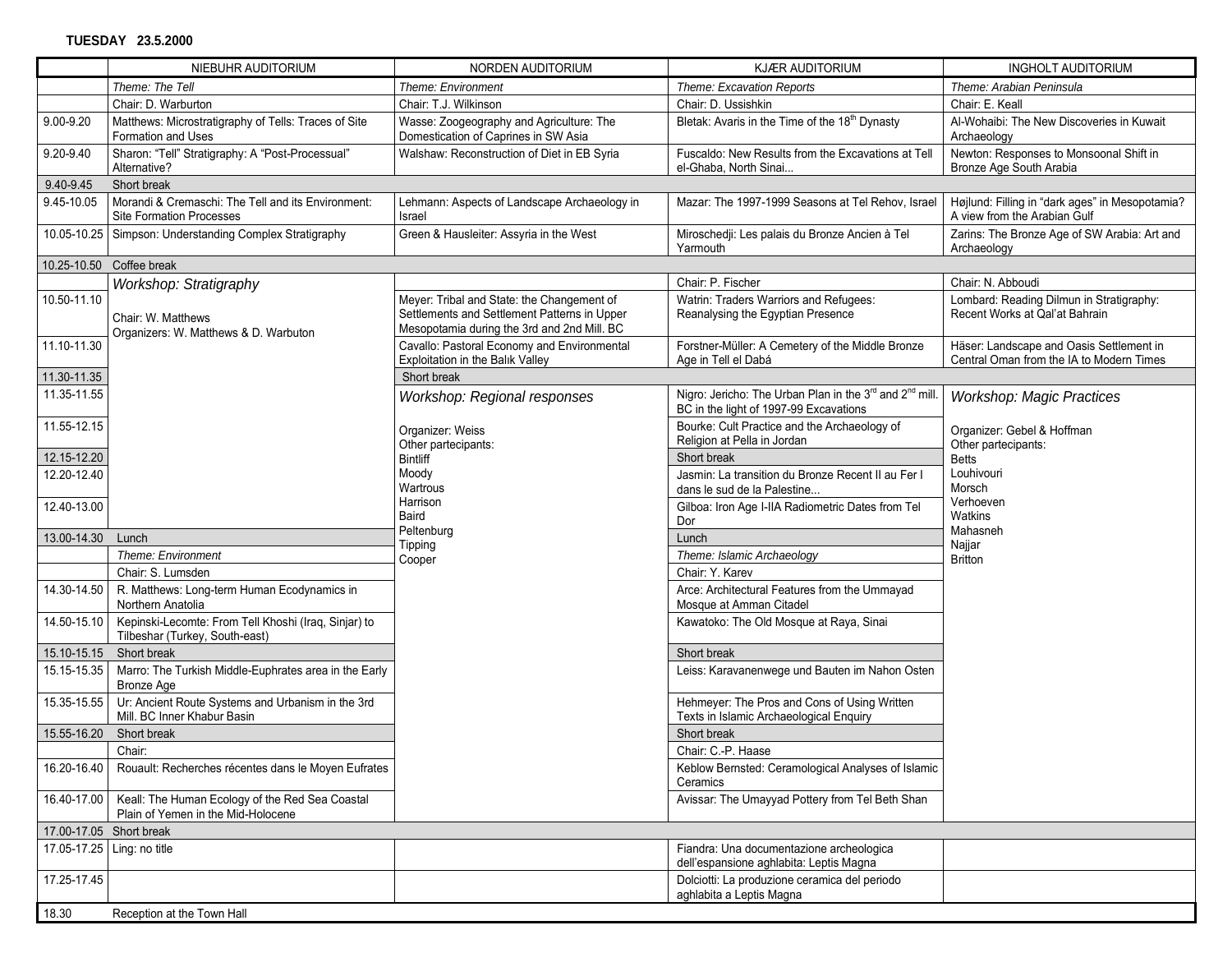#### **WEDNESDAY 24.5.2000**

|                                                                        | <b>AUDITORIUM A</b>                                                                                   | <b>AUDITORIUM B</b>                                                                |  |  |
|------------------------------------------------------------------------|-------------------------------------------------------------------------------------------------------|------------------------------------------------------------------------------------|--|--|
|                                                                        | Theme: Excavation reports                                                                             |                                                                                    |  |  |
|                                                                        | Chair: M. Fortin                                                                                      |                                                                                    |  |  |
| 11.30-11.50                                                            | Margueron: Le systeme défensif de la cité de<br>Mari: Resultats des derniéres recherches              | Workshop: The Individual as Force in History                                       |  |  |
| 11.50-12.10                                                            | Abdul-Rahman et al.: Qatna in the Bronze Age                                                          | Organizers: L. Kaliszan & B.D. Hermansen<br>Other partecipants:<br><b>Bintliff</b> |  |  |
| 12.10-12.20                                                            | Short break                                                                                           |                                                                                    |  |  |
| 12.20-12.40                                                            | Abdul-Rahman et al.: Qatna in the Iron Age                                                            |                                                                                    |  |  |
| 12.40-13.00                                                            | Betts: Tell Rukeis: the Early and Middle Bronze<br>Age in the Southern Hauran                         | Kerner                                                                             |  |  |
| 13.00-14.00                                                            | Lunch                                                                                                 |                                                                                    |  |  |
|                                                                        | Chair: Al-Wohaibi                                                                                     | Workshop: Economy and Commerce                                                     |  |  |
| 14.00-14.20                                                            | Crawford: Ubaid in the Gulf: Survey and<br><b>Excavation in Kuwait</b>                                | Organizers: Kletter & Kochavi                                                      |  |  |
| 14 20-14 40                                                            | Orazi: The Conservation of the Monumental<br>Complex of Khor Rori, Sultanate of Oman                  | Other partecipants:<br>Gophna                                                      |  |  |
| 14 40-15 00<br>Kontani: Black Top Pottery from the Gaziantep<br>Region |                                                                                                       | Bienkowski<br>Steiner                                                              |  |  |
| 15.00-15.30                                                            | <b>Break</b>                                                                                          | Meyer<br>Negbi                                                                     |  |  |
| 15.30-15.50                                                            | Luciani: Iron Smelting and Smithing in Northern<br>Syria: The Context and its Interpretations         |                                                                                    |  |  |
| 15 50-16 10                                                            | Belgiorno: Excavations at Pyrgos/Mavroraki<br>Cyprus. The Metallurgical Installations of EB-MB<br>Age |                                                                                    |  |  |
|                                                                        |                                                                                                       |                                                                                    |  |  |
| 16.45                                                                  | Buses leaving from Moesgaard                                                                          |                                                                                    |  |  |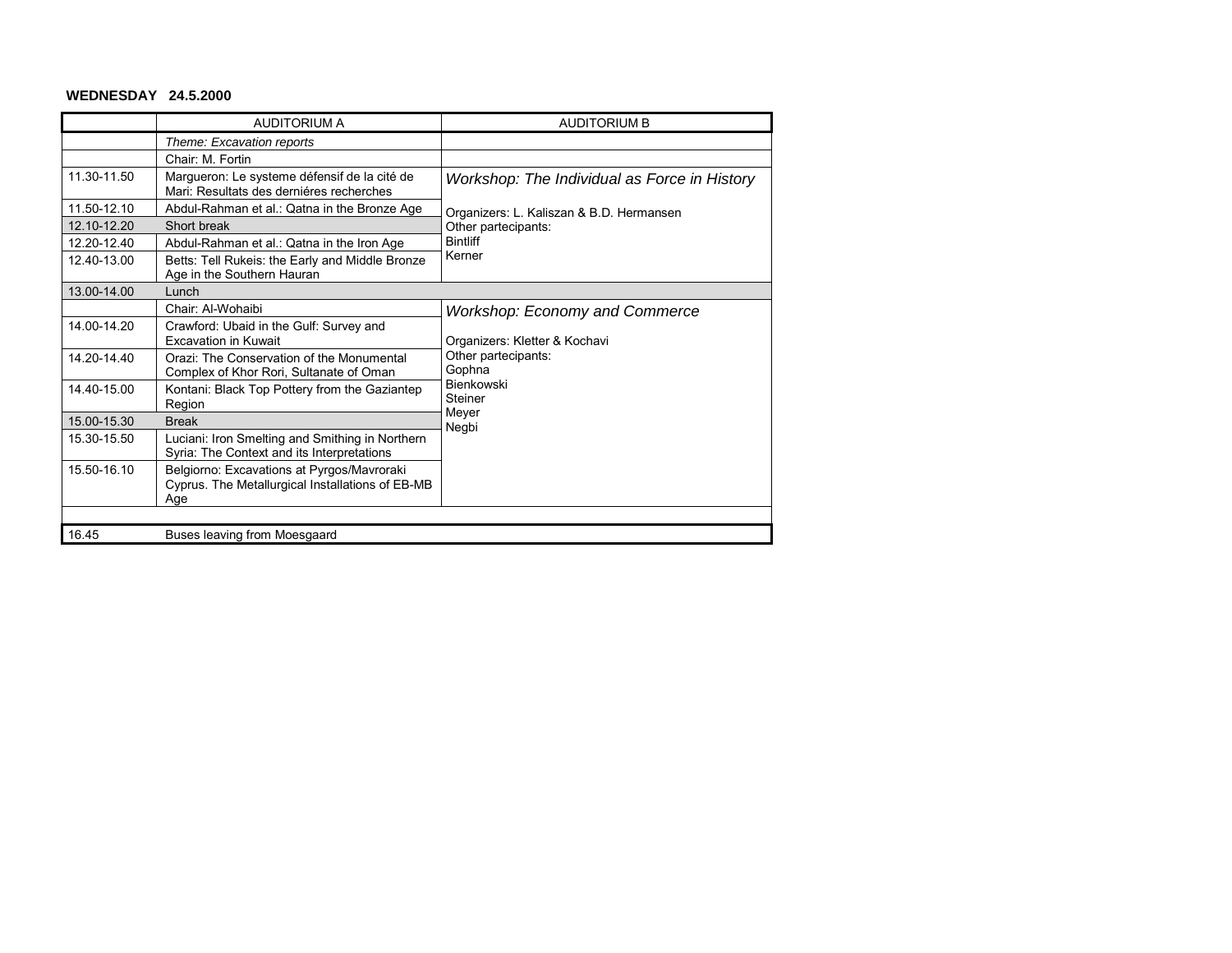### **THURSDAY 25.5.2000**

|             | NIEBUHR AUDITORIUM                                                                                               | NORDEN AUDITORIUM                                                                           | KJÆR AUDITORIUM                                                                                                                          | <b>INGHOLT AUDITORIUM</b>                              | <b>GLOB AUDITORIUM</b>                                                                         |
|-------------|------------------------------------------------------------------------------------------------------------------|---------------------------------------------------------------------------------------------|------------------------------------------------------------------------------------------------------------------------------------------|--------------------------------------------------------|------------------------------------------------------------------------------------------------|
|             | Theme: Excavation reports                                                                                        | Theme: Images                                                                               | Workshop: Strategies for                                                                                                                 | Workshop: Climate,                                     |                                                                                                |
|             | Chair: N.-P. Lemche                                                                                              | Chair: I. Winter                                                                            | Islamic Archaeology in Bilâd                                                                                                             | <b>Weather and History</b>                             | Chair: P. Mortensen                                                                            |
| 9.00-9.20   | Ussishkin: The Renewed Excavations<br>in the EBA Cultic Compound                                                 | Pinnock: Mermaids and Squatting<br>Women                                                    | al-Sham & the Jazîrah<br>Organizer: A. Walmsley<br>Other partecipants:                                                                   | Organizer: Brentjes<br>Other partecipants:<br>Kusserow | Baird: Settlement and Landscape in the<br>Konya Plan, South Central Turkey                     |
| 9.20-9.40   | The Canaanite City Between Ideology<br>and Archaeological Reality                                                | Largacha: Gods and Kings in<br>Protodynastic Egypt                                          |                                                                                                                                          |                                                        | Houtari et al.: Archaeological Survey<br>Around Jebel Haroun                                   |
| 9.40-9.45   | Short break                                                                                                      |                                                                                             | Arce, Betts, Bacharach, Ghazi-                                                                                                           | Frenzel<br>Gabriel                                     |                                                                                                |
| 9.45-10.05  | Miroschedji: Fouilles preliminaires à Tell Faegersten : Egyptianizing Sculpture<br>Sakan (bande de Gaza) en 1999 | from Archaic Cyprus                                                                         | Bisheh, Gonnella. Hawawi,<br>Kennedy, Leisten, Magness, el-                                                                              | Reichelt                                               | Barti: Archaeological Survey of the<br>Khanasiri Region, Northern Jordan                       |
| 10.05-10.25 | Watrin & Blin: Staggered Development<br>and Cultural Mutation                                                    | Ulbrich: Cypriote IA Sanctuaries and<br><b>Female Deities</b>                               | Masri, Northedge, Novak, Petersen,<br>Politis, Prag, Redford, Roll, Shboul,<br>Tonghini, Vannini, Tsafrir,<br>Uscatescu, Marot, Whitcomb |                                                        | Janetski & Chazan: Excavations at Wadi<br>Mataha: An Epipaleolithic Site in<br>Southern Jordan |
| 10.25-10.50 | Coffee break                                                                                                     |                                                                                             | Continues on Friday                                                                                                                      |                                                        |                                                                                                |
|             | Chair: D. Stronach                                                                                               | Chair: Meier                                                                                |                                                                                                                                          |                                                        |                                                                                                |
| 10.50-11.10 | Gibson: Northern Mesopotamian<br>Urbanism as Seen at Hamoukar                                                    | Oren: The Diffusion of Religious<br>Ideology and Cult Institution in the<br>Southern Levant |                                                                                                                                          |                                                        | Banning: Housing First Farmers                                                                 |
| 11.10-11.30 | Matthiae: Nouveaux résultats des<br>fouilles d'Ebla 1998-99                                                      | Kletter: The Judean Pillar-Figurines &<br>Asherah                                           |                                                                                                                                          |                                                        | Politis: Adobe in the Jordan Valley                                                            |
| 11.30-11.35 | Short break                                                                                                      |                                                                                             |                                                                                                                                          | <b>Workshop: Chronology</b>                            |                                                                                                |
|             |                                                                                                                  |                                                                                             |                                                                                                                                          |                                                        | Chair: M. Najjar                                                                               |
| 11.35-11.55 | Pfälzner: The Project of 3rd Millenium<br>North Mesopotamian Urbanism at Tall<br>Mishrife/Qatna                  | Dever: Aniconism in Ancient Israel                                                          |                                                                                                                                          | Organizer: Bietak<br>Other partecipants:<br>Heinz      | Bourke: Ecology, Chronology and Pre-<br>state Formation in the Jordan Valley                   |
| 11.55-12.15 | McMahon: Renewed Excavations at<br>Chagar Bazar                                                                  | Daviau: Diversity in Ammonite<br>Religious Iconography                                      |                                                                                                                                          | Bagh<br>Müller<br>Czerny et al.                        | Kemer: Tell Khanasiry in its Setting                                                           |
| 12.15-12.20 | Short break                                                                                                      |                                                                                             |                                                                                                                                          |                                                        |                                                                                                |
| 12.20-12.40 | Pruss: The "Kranzhugel" Culture: Fact or Gerlach: Motifs of the Ancient Near<br>Fiction                          | East as Adapted in the Art of South<br>Arabia                                               |                                                                                                                                          |                                                        | ovell: New Data from Teleilat Ghassul,<br>Jordan: A Conspectus                                 |
| 12.40-13.00 | Bachelot: Les résultats de la dernière<br>campagne de fouilles à Tell Shiukh F.                                  | Gershuny: Deities & Animals: A<br>Zoomorphic Rhyton Representing a<br>Divine                |                                                                                                                                          |                                                        | Nieuwenhuyse: From Pre-Halaf to Halaf<br>in Syria, New Insights from the Khabur<br>Region      |
| 13.00-14.30 | Lunch                                                                                                            |                                                                                             |                                                                                                                                          |                                                        |                                                                                                |
|             | Chair: A. McMahon                                                                                                | Chair: B. Salje                                                                             |                                                                                                                                          |                                                        |                                                                                                |
| 14.30-14.50 | Debruyne: Canals and Drains: Sewers in<br>the Early Jezirah Palatial Complex                                     | Oman: The Lion as a Symbol in the<br>Ancient Near Eastern Imagery                           |                                                                                                                                          |                                                        | Festuccia: The Bronze Age Moulds from<br>the Levant: Typology and Materials                    |
| 14.50-15.10 | Lyonnet: Epingles à double spirales et<br>céramique grise: probleme d'origine                                    | Guralnick: NE Bronzes from Olympia                                                          |                                                                                                                                          |                                                        | Mulder Hymans: Bread Ovens in the<br>Near East                                                 |
| 15.10-15.15 | Short break                                                                                                      |                                                                                             |                                                                                                                                          |                                                        |                                                                                                |
| 15.15-15.35 | Duistermaat: Pottery Production at<br>Middle Assyrian Tell Sabi Abyad                                            | Rizack: Microprobe Analysis of the<br><b>Electrum Coins of Cyzicus</b>                      |                                                                                                                                          |                                                        | <b>Poster Session</b>                                                                          |
| 15.35-15.55 |                                                                                                                  |                                                                                             |                                                                                                                                          |                                                        |                                                                                                |
| 15.55-16.00 | Short break                                                                                                      |                                                                                             |                                                                                                                                          |                                                        |                                                                                                |
| 16.00-18.00 | Hands-on session (Hama)                                                                                          |                                                                                             |                                                                                                                                          |                                                        |                                                                                                |
| 16.00-16.40 | Plenary session: ICAANE, organization. Chair: I. Thuesen                                                         |                                                                                             |                                                                                                                                          |                                                        |                                                                                                |
|             |                                                                                                                  |                                                                                             |                                                                                                                                          |                                                        |                                                                                                |
| 18.00       | Reception at Nationalmuseum                                                                                      |                                                                                             |                                                                                                                                          |                                                        |                                                                                                |